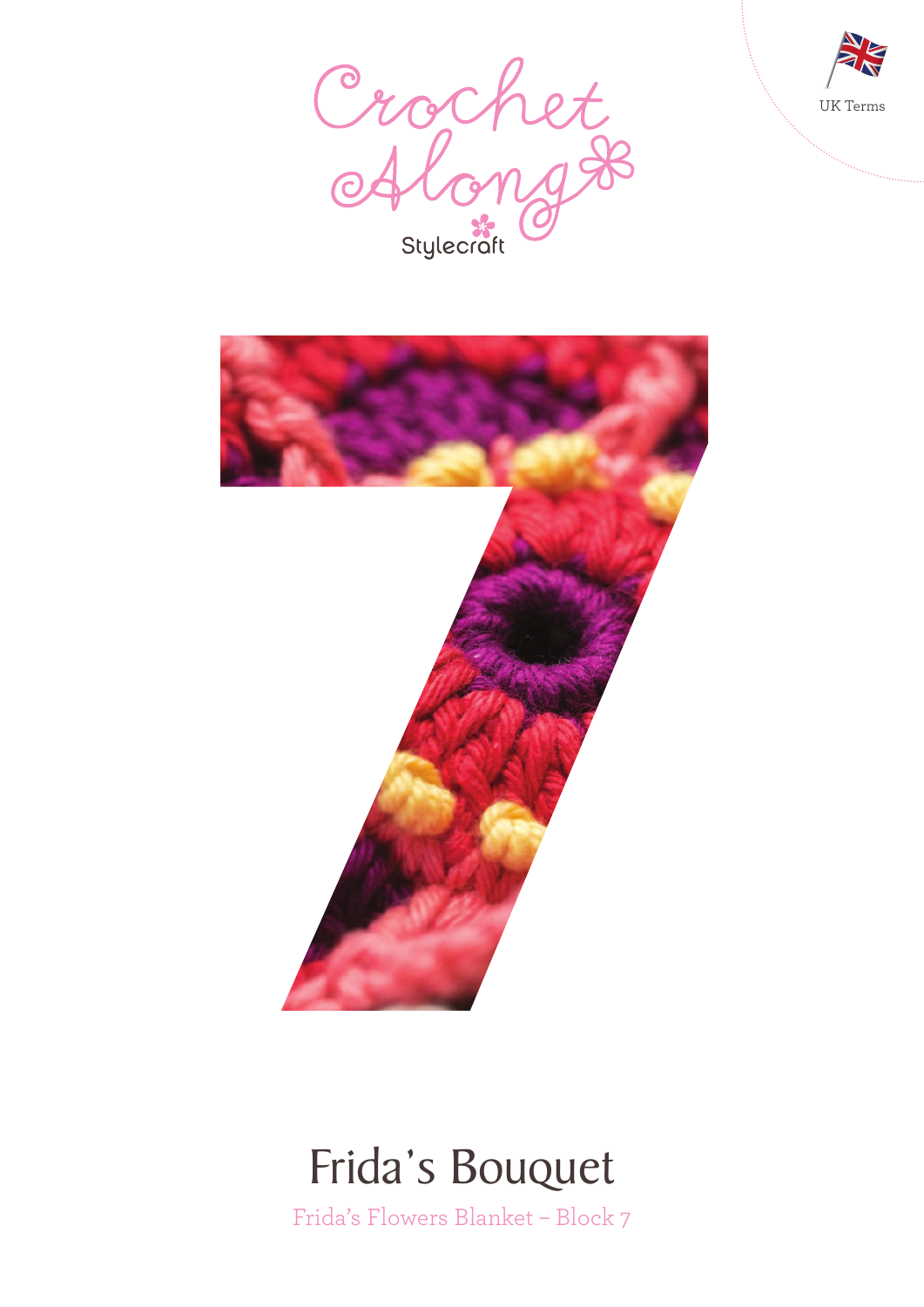Crochet Along &

### Block 7 – Frida's Bouquet

Frida married Diego Rivera in 1929 when she was 22, much to the disappointment of Frida's parents who referred to the couple as 'the elephant and the dove'. The couple divorced 10 years later, only to remarry in 1940. Despite the tempestuous and volatile nature of their relationship it is clear that they were inseparable and Diego was devastated by her death in 1954.

I based the design of this piece on one of Frida's many self-portraits 'Diego on My Mind' which she painted in 1943. In the painting Frida shows herself in a white traditional Tehuana dress with an image of Diego on her forehead. What looks like bougainvillea flowers and white daisies are arranged in her hair. The painting portrays Frida's constant thought stream involving Diego and her profound sentiment and passion for him.

This motif sits at the centre of the blanket and at the centre point of both ends of the blanket. This was the second motif that I designed for the blanket and it took me a while to get it right – getting the complexity of the design of the motif to come out the same size as the other motifs was a bit of a challenge, but I got there in the end!

The edging instructions will be available 12 July.



#### **EQUIPMENT**

4mm hook used throughout Sewing needle

#### **MEASUREMENT**

Pre blocked – 19.5cm wide at widest point

#### **ABBREVIATIONS**

**ch(s)** chain(s) **cm** centimetre(s) **dc** double crochet **dtr** double treble **dtr3tog** work 3 double treble sts together (2 sts decreased) **htr** half treble **RS** right side **sp(s)** space(s) **ss** slip stitch **st(s)** stitch(es)

**tch** turning chain **tr** treble **tr2tog** work 2 treble sts together (1 st decreased) **tr3tog** work 3 treble sts together (2 sts decreased) **WS** wrong side

#### **NOTES:**

#### **Fastening Off and rejoining Yarn**

You will achieve a much neater color change if you complete rounds and fasten off the yarn, rather than joining mid stitch. When fastening off a yarn at the end of a round, the slip stitch that you have made to join can look like a stitch when you are working the following round. Make sure you count correctly and do not count the slip stitch as a stitch when working subsequent rounds.

1

#### **Dealing with yarn ends**

I tend to sew yarn ends in as I go along—doing this makes the finishing process much easier as you will have less to do. Sewing yarn ends in as you go along also means that you are less likely to lose stitches or make errors with your tension.

#### **Joining your pieces**

You will join them together using double crochet and a 4mm hook. To save yarn, you could use slip stitch instead, but will need to use a larger hook (4.5mm).

When joining, corner sts on the motifs need to be used more than once.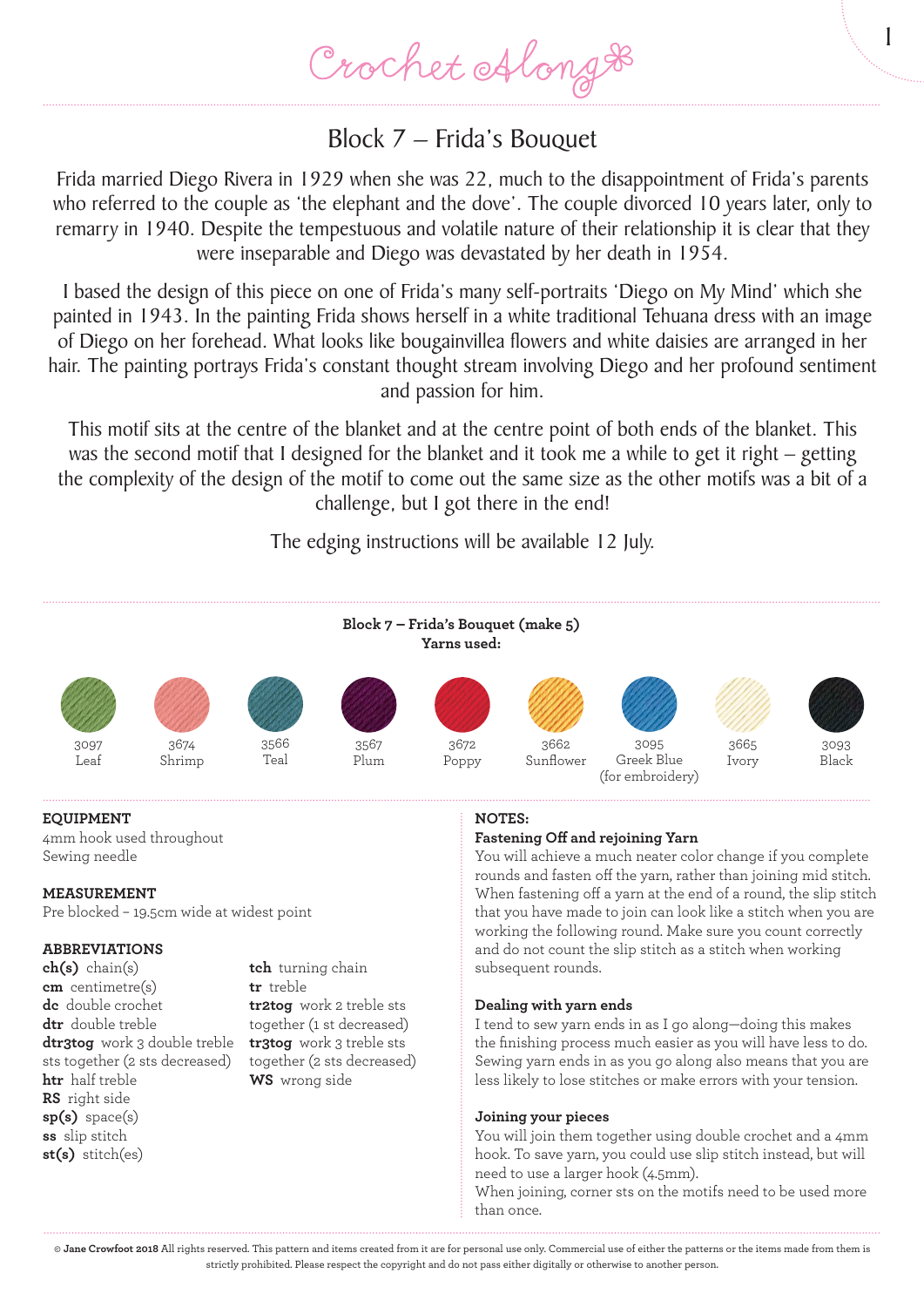Crochet Along #

#### **Block 7 – Frida's Bouquet (make 5)**





**Although every effort has been made to ensure that instructions are correct, Stylecraft cannot accept any liabilities. In the unlikely event that there are errors in the patterns we will work as quickly as possible to issue an addenda.**

**Stylecraft cannot accept responsibility for the result of using any other yarn.**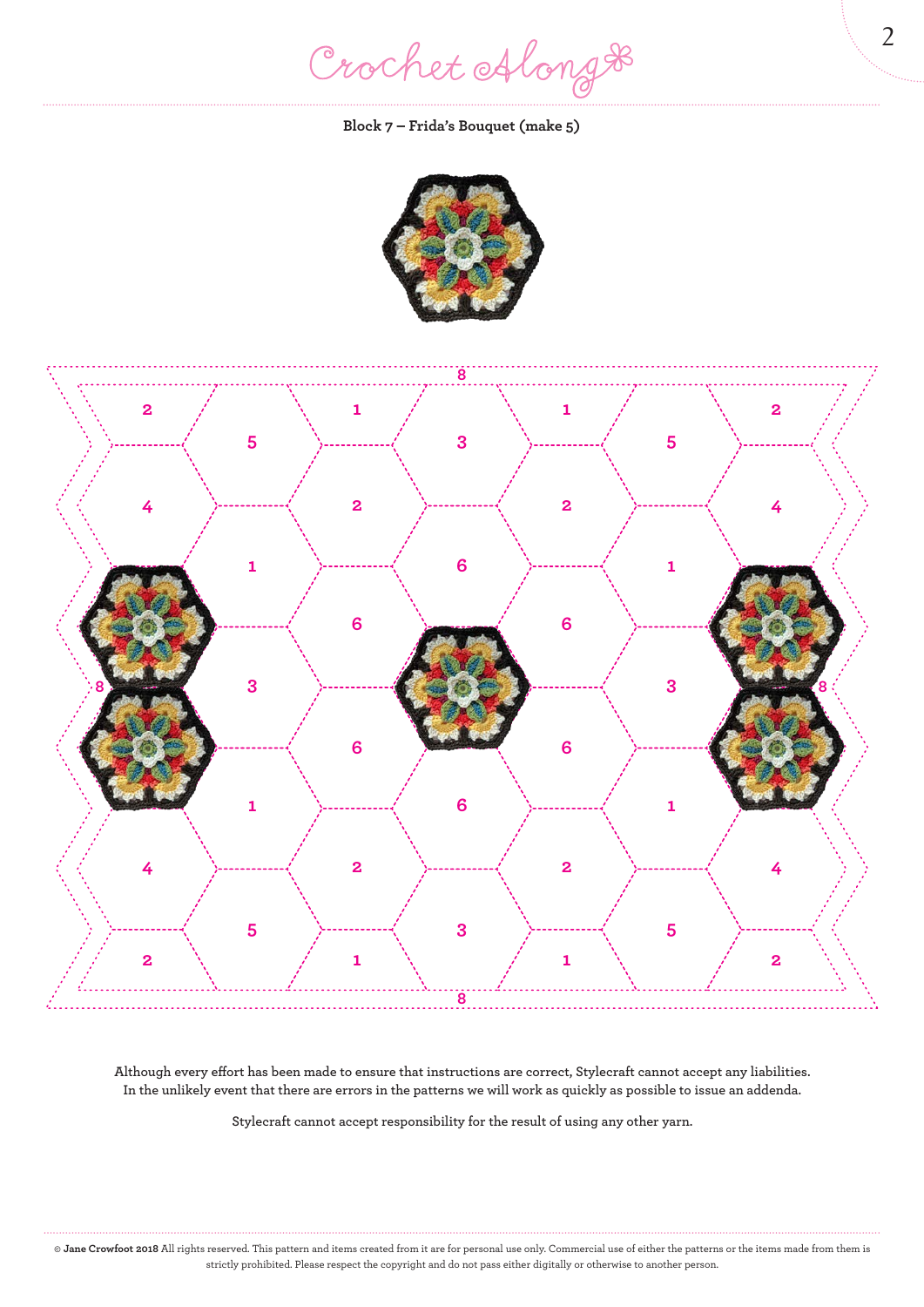# Crochet Along &

#### **METHOD**

Using Leaf & 4mm hook make 5ch, join with a ss to form a ring

**Foundation Round:** 1ch (does not count as a st), 12dc into ring, ss to join, (12sts)

**Round 1:** 1ch (does not count as a st), 1dc into next st, \* 2ch, skip next st, 1dc into next st; repeat from \* to end, omitting last dc on final pattern repeat, ss to join, fasten off (6sts & 6ch sps)

**Round 2:** Using Ivory join yarn into any ch sp by working 1ch (does not count as a st), [1dc, 3tr, 1dc] into same ch sp, \* [1dc, 3tr, 1dc] into next ch sp; repeat from \* to end, ss to join, fasten off (6 petals made)



**Round 3:** (RS facing) Using Teal & working from behind the flower you have just made, join yarn into any skipped dc made on Foundation Round by working 1ch (does not count as a st), 1dc into st at base of 1ch, 3ch, \* 1dc into next skipped st, 3ch; repeat from \* to end, ss to join, (6sts & 6ch sps)







**Round 4:** 1ch (does not count as a st), \* 2dc into next ch sp, 6ch, working along ch just made works as follows: skip 1ch, 1dc into next ch, 1htr into next ch, 1tr into each next 2ch, 1htr into next ch, 1dc into ch sp at base of ch; repeat from \* to end, ss to join, fasten off (6 leaves half complete)



**Round 5:** Using Leaf, join yarn into 2nd dc of any 3dc made into any ch sp on previous round, 1ch, 1dc into st at base of 1ch, 1dc into next st, \* working into remaining side of ch, 1htr into next ch, 1tr into each next 2ch, 1htr into next ch, 1dc into next ch, 1dc into next ch at tip of leaf, 5ch, 1dc into same ch, 1dc into each next 5sts, 1dc into each next 3dc; repeat from \* to end, omitting 2dc on final pattern repeat, ss to join, fasten off (6 leaves complete)





**Round 6:** Using Plum join yarn into central dc of any 3dc group made on previous round by working 1ch + 2ch (counts as 1tr), 2tr into same st, 5ch behind leaf, \*3tr into next central dc of 3dc group, 5ch behind leaf; repeat from \* to end, ss to join, fasten off (18sts & 6ch sps)

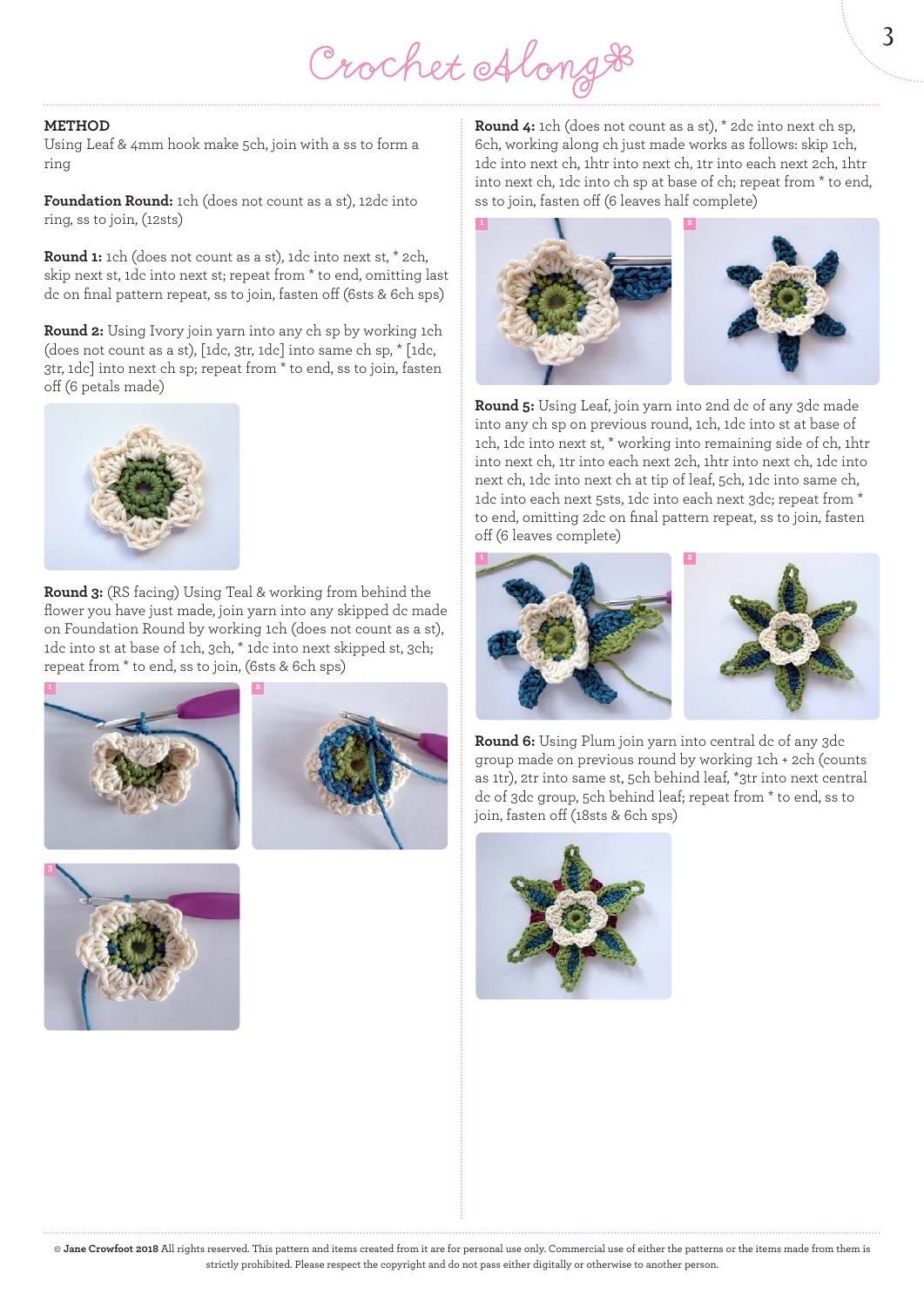Crochet Along &

**Round 7:** Using Poppy join yarn into 3rd ch of any 5ch made on previous round by working 1ch (does not count as a st), 1dc into ch at base of 1ch, \* 2ch, 1tr into next tr, 3tr into next st, 1tr into next st, 2ch, skip 2ch, 1dc into next ch; repeat from \* to end, omitting last dc on final pattern repeat, ss to join, fasten off



**Round 8:** Using Shrimp, join yarn into any dc made into ch on previous round by working 1ch (does not count as a st), 1dc into st at base of 1ch, \* 2ch, skip 2ch, [1dc into next st, 1ch] 4 times, 1dc into next st, 2ch, skip 2ch, 1dc into next dc; repeat from \* to end, omitting last 1dc on final pattern repeat, ss to join, fasten off







Measurement: 11-11.5cm measuring across widest point of last round (not measuring to widest point of Round 5)

**Round 9:** Using Sunflower, join yarn into ch sp at tip of any leaf made on Round 5 by working 1ch + 2ch (counts as 1tr), 11tr into same ch sp, 5ch, \* 12tr into ch sp at tip of next leaf, 5ch; repeat from \* to end, ss to join, fasten off (72tr & 6ch sps)



**Round 10:** Using Ivory join yarn into top of 2nd tr of any 12tr group made on previous round by working 1ch + 2ch, tr2tog into next st (counts as tr3tog), \* [3ch, tr3tog over next 3sts] 3 times, 4ch, skip 5ch & 1tr made on previous round, tr3tog over next 2sts by working 1 incomplete tr st into next st & 2 into the following st; repeat from \* to end, omitting tr3tog on final pattern repeat, ss to join, fasten off



**Round 11:** Using Black join yarn into central ch sp of 4 petal group made on previous round by working 1ch (does not count as a st), 5dc into same ch sp, \* 4dc into next ch sp, 2dc into next ch sp, working in front of 5ch made on Round 9 dtr3tog into central dc of group made on Round 8 (Shrimp), 2dc into same ch sp, 4dc into next ch sp, 5dc into next ch sp; repeat from \* to end, omitting 5dc on final pattern repeat, ss to join, do not fasten off (108sts)





**Round 12:** 1ch (does not count as a st), 1dc into next st, \* 3dc into next st, 1dc into each next 17sts; repeat from \* to end, omitting 1dc on final pattern repeat, ss to join, fasten off (120sts)



Sew in yarn ends